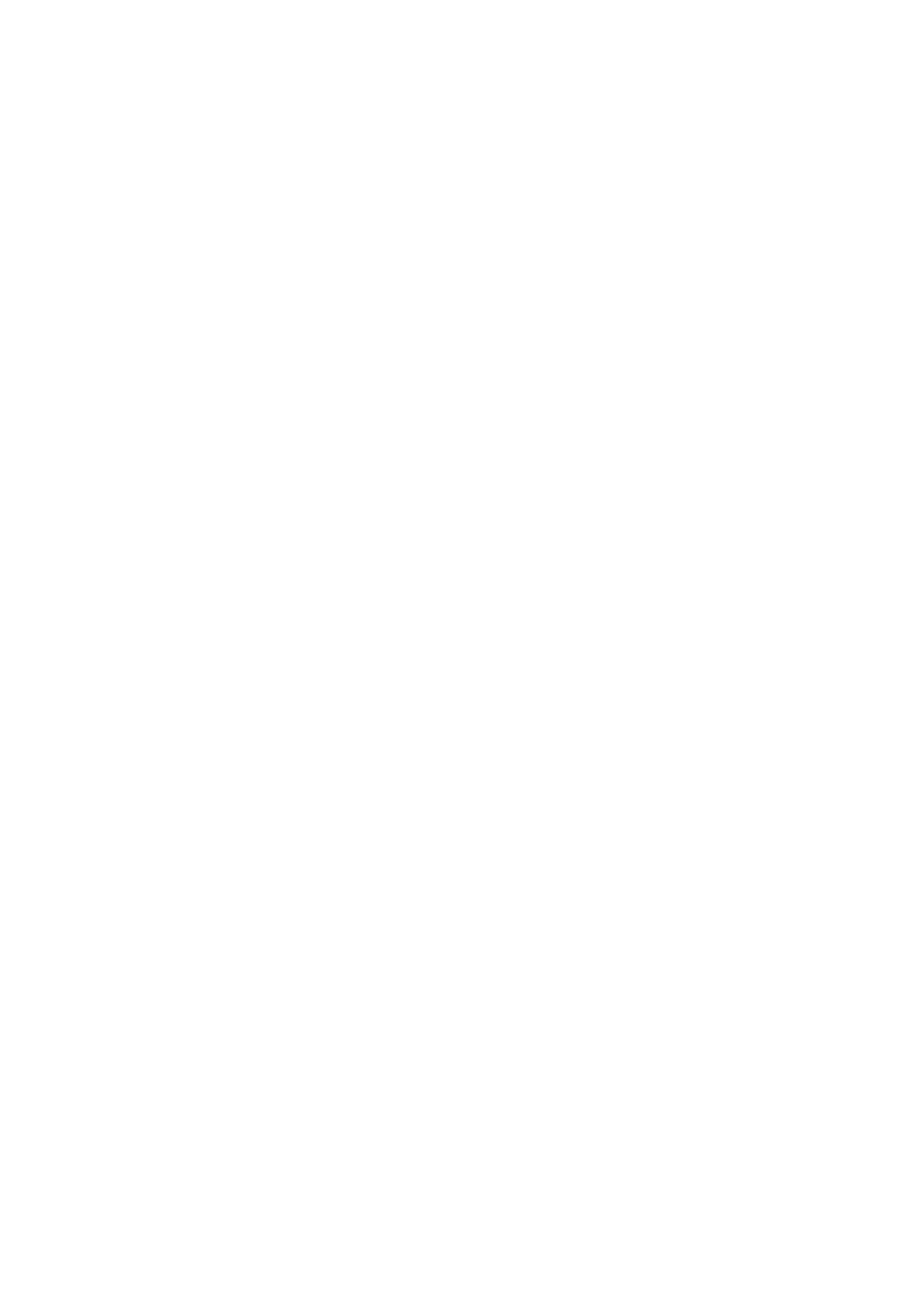## **Table 6 – Settlement services**

|                     | Allotments   | Bank <sup>1</sup> | Cash Machine <sup>2</sup> | Community Hall/ Centre | Convenience Store | ŏ<br>cycle Route to nearest town<br>local service centre<br>Traffic free | Dentist      | Dispensary   | Health centre/ doctors facility <sup>3</sup> | Library $4$  | Significant local employment opportunities<br>within 2km <sup>5</sup> | Significant local employment opportunities<br>within 5km <sup>6</sup> | Petrol Station | Place of worship         | Post Office | Public House | Rail Station | 5- retail uses | Nursery/ Pre-school | School (Infants) | School (Primary) | School (Secondary) | Play area (all types) | Playing pitches (all types) | Sports Pavilion / changing facilities | Tennis/ Multi courts | Peak hours public transport service to<br>significant employment opportunity | Off peak public transport service to towns<br>local service centres <sup>8</sup> |
|---------------------|--------------|-------------------|---------------------------|------------------------|-------------------|--------------------------------------------------------------------------|--------------|--------------|----------------------------------------------|--------------|-----------------------------------------------------------------------|-----------------------------------------------------------------------|----------------|--------------------------|-------------|--------------|--------------|----------------|---------------------|------------------|------------------|--------------------|-----------------------|-----------------------------|---------------------------------------|----------------------|------------------------------------------------------------------------------|----------------------------------------------------------------------------------|
| Albourne            | $\checkmark$ |                   |                           | $\checkmark$           |                   |                                                                          |              |              |                                              |              |                                                                       | $\checkmark$                                                          |                | $\checkmark$             |             |              |              |                |                     | $\checkmark$     | $\checkmark$     |                    | ✔                     |                             |                                       |                      |                                                                              | $\checkmark$                                                                     |
| Ansty               |              |                   |                           | $\checkmark$           | ✔                 |                                                                          |              |              |                                              |              |                                                                       |                                                                       | ✔              | $\overline{\mathcal{L}}$ |             |              |              |                |                     |                  |                  |                    | $\checkmark$          | $\checkmark$                | $\checkmark$                          |                      |                                                                              |                                                                                  |
| Ardingly            |              |                   |                           | $\checkmark$           | ✔                 |                                                                          |              |              |                                              | $\checkmark$ | ✔                                                                     |                                                                       |                | $\checkmark$             | ✓           | $\checkmark$ |              |                | $\checkmark$        | $\checkmark$     | ✔                |                    | $\checkmark$          | $\checkmark$                | $\checkmark$                          | $\checkmark$         |                                                                              | $\checkmark$                                                                     |
| Ashurst Wood        |              | $\checkmark$      | $\sqrt{2}$                | $\checkmark$           | ✔                 |                                                                          |              |              |                                              | $\checkmark$ | ✔                                                                     | $\checkmark$                                                          |                | $\checkmark$             | ✔           | ✔            |              | $\checkmark$   | $\checkmark$        | $\checkmark$     | ✓                |                    | $\checkmark$          | $\checkmark$                | $\checkmark$                          | ✔                    | $\checkmark$                                                                 | $\blacklozenge$                                                                  |
| Balcombe            | $\checkmark$ |                   | $\checkmark$              | $\checkmark$           | ✔                 |                                                                          |              | $\checkmark$ | $\checkmark$                                 | $\checkmark$ |                                                                       |                                                                       |                | $\checkmark$             | ✔           | ✔            | $\checkmark$ |                | ✔                   | $\checkmark$     | ✔                |                    | $\checkmark$          | $\checkmark$                | ✔                                     | $\sqrt{9}$           | $\checkmark$                                                                 | $\checkmark$                                                                     |
| <b>Birch Grove</b>  |              |                   |                           |                        |                   |                                                                          |              |              |                                              |              |                                                                       |                                                                       |                |                          |             |              |              |                |                     |                  |                  |                    |                       |                             |                                       |                      |                                                                              |                                                                                  |
| Bolney              |              | $\sqrt{10}$       | $\checkmark$              | $\checkmark$           | $\checkmark$      |                                                                          |              |              |                                              | $\checkmark$ |                                                                       |                                                                       | $\checkmark$   | $\checkmark$             | $\sqrt{10}$ | $\checkmark$ |              |                | $\checkmark$        | $\checkmark$     | $\checkmark$     |                    | $\checkmark$          | $\checkmark$                | $\checkmark$                          |                      |                                                                              | $\checkmark$                                                                     |
| <b>Brook Street</b> |              |                   |                           |                        |                   |                                                                          |              |              |                                              |              |                                                                       |                                                                       |                |                          |             |              |              |                |                     |                  |                  |                    |                       |                             |                                       |                      |                                                                              |                                                                                  |
| Copthorne           |              | $\checkmark$      | $\checkmark$              | $\checkmark$           | ✔                 |                                                                          |              | $\checkmark$ |                                              | $\checkmark$ |                                                                       | ✔                                                                     | $\checkmark$   | $\checkmark$             | ✔           | $\checkmark$ |              | ✔              | ✔                   | $\checkmark$     | ✔                |                    | $\checkmark$          | $\checkmark$                | $\checkmark$                          |                      | $\checkmark$                                                                 | $\checkmark$                                                                     |
| Crawley Down        | $\checkmark$ |                   | $\sqrt{2}$                | $\checkmark$           | ✔                 | ✔                                                                        | $\checkmark$ | $\checkmark$ | ✔                                            | $\checkmark$ |                                                                       | $\checkmark$                                                          | $\checkmark$   | $\checkmark$             | ✔           | $\checkmark$ |              | $\checkmark$   | $\checkmark$        | $\checkmark$     | $\checkmark$     |                    | $\checkmark$          | $\checkmark$                | $\checkmark$                          | $\checkmark$         | $\checkmark$                                                                 | $\blacklozenge$                                                                  |
| Cuckfield           | $\checkmark$ |                   | $\checkmark$              | $\checkmark$           | ✔                 | ✔                                                                        | $\checkmark$ | $\checkmark$ | ✔                                            | $\checkmark$ | $\checkmark$                                                          | ✔                                                                     | $\checkmark$   | $\checkmark$             | ✔           | ✔            |              | ✔              | $\checkmark$        | $\checkmark$     | $\checkmark$     | $\checkmark$       | $\checkmark$          | $\checkmark$                |                                       | $\checkmark$         | $\checkmark$                                                                 | $\blacklozenge$                                                                  |
| Handcross           | $\checkmark$ | $\checkmark$      | ✔                         | $\sqrt{2}$             | ✔                 |                                                                          | $\checkmark$ | $\checkmark$ |                                              | $\checkmark$ |                                                                       |                                                                       |                | $\checkmark$             | ✔           | $\checkmark$ |              | $\checkmark$   | $\checkmark$        | $\checkmark$     | ✔                |                    | $\checkmark$          | $\checkmark$                | $\checkmark$                          |                      |                                                                              | $\checkmark$                                                                     |
| Hassocks & Keymer   | $\checkmark$ | ✔                 | ✔                         |                        | ✔                 | ✔                                                                        | $\checkmark$ | $\checkmark$ | ✔                                            | $\checkmark$ | $\checkmark$                                                          | ✔                                                                     | $\checkmark$   | $\checkmark$             | ✔           | $\checkmark$ | $\checkmark$ | ✔              | $\checkmark$        | $\checkmark$     | ✔                | ✔                  | ✔                     | ✔                           | ✔                                     | $\checkmark$         | $\checkmark$                                                                 | $\checkmark$                                                                     |
| Hickstead           |              |                   |                           |                        |                   |                                                                          |              |              |                                              |              |                                                                       |                                                                       |                |                          |             |              |              |                |                     |                  |                  |                    |                       |                             |                                       |                      |                                                                              |                                                                                  |
| Highbrook           |              |                   |                           | $\checkmark$           |                   |                                                                          |              |              |                                              |              |                                                                       |                                                                       |                | $\checkmark$             |             |              |              |                |                     |                  |                  |                    |                       |                             |                                       |                      |                                                                              |                                                                                  |

Notes: 1 - Banking facilities are available in some Post Office branches 2 - Some cash machines are located inside shops/ public houses but essentially provide service if required, during business hours. 3 – Includes outreach surgery services. 4 – All residents have the opportunity to access the WSCC e-Library service. The table only shows those villages with a library or visited by the WSCC mobile library service. 5/6 - Significant local employment opportunities for local resident population based on distance travelled to work. Significant employment based on 10% of residents travelling within 2km and 20% travelling within 5km of home to work, benchmarked against "rural settlement mean" - 8.3% and 20% respectively (excluding work at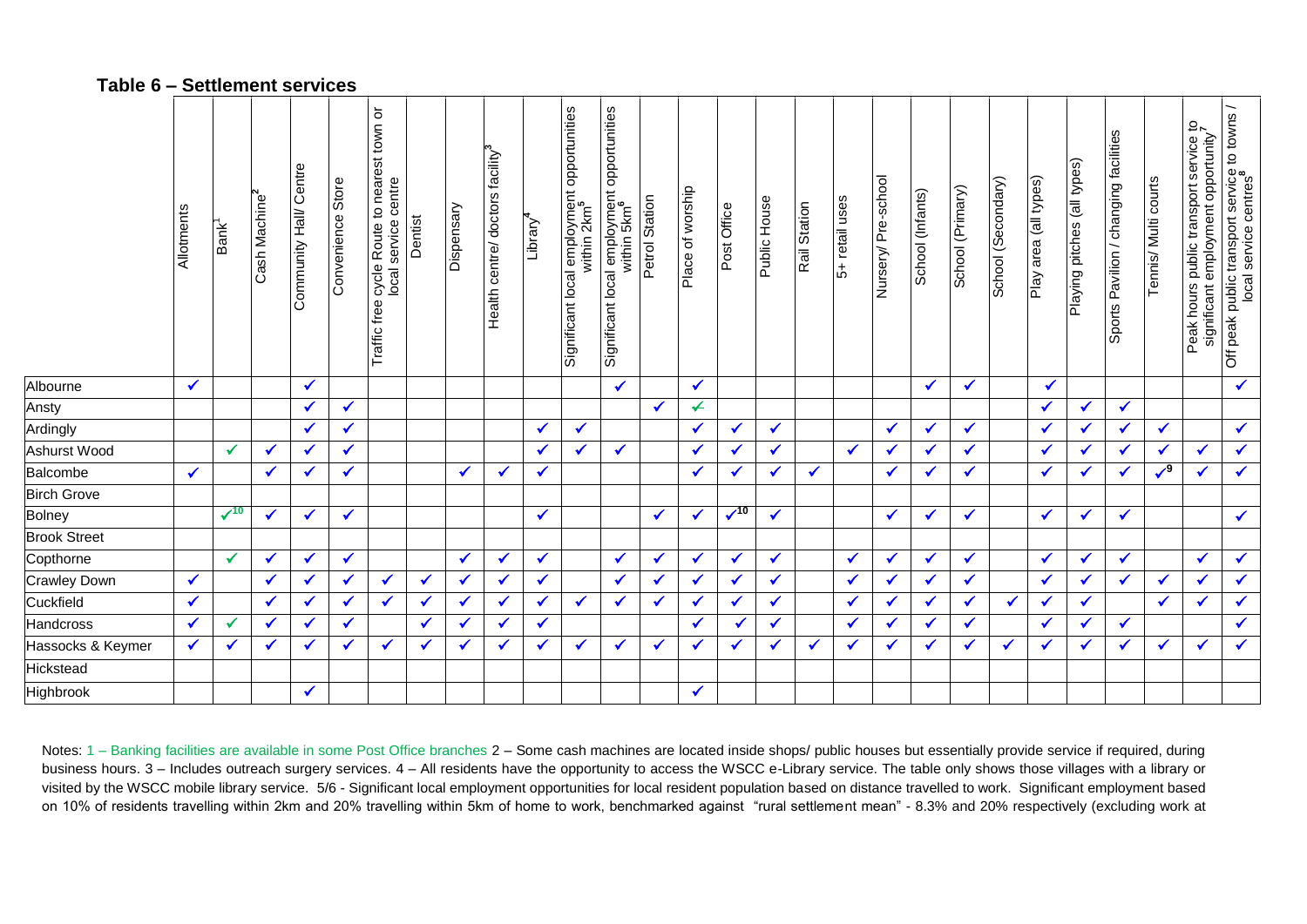Off peak public transport service to towns / Traffic free cycle Route to nearest town or Significant local employment opportunities Significant local employment opportunities town or Peak hours public transport service to Sports Pavilion / changing facilities **7** Sports Pavilion / changing facilities significant employment opportunity **82** Health centre/ doctors facility cycle Route to nearest<br>local service centre Playing pitches (all types) Playing pitches (all types) Community Hall/ Centre Community Hall/ Centre **8** Convenience Store Nursery/ Pre-school School (Secondary) Play area (all types) Tennis/ Multi courts Nursery/ Pre-school Play area (all types) Convenience Store local service centre School (Secondary) Tennis/ Multi courts local service centres School (Primary) Place of worship School (Primary) Place of worship School (Infants) School (Infants) Cash Machine **2** Petrol Station 5+ retail uses Public House Rail Station **Dispensary** within 2km **5** within 5km **6** Post Office **Allotments** Dentist Library **4** ι. Traffic free Horsted Keynes **<sup>9</sup>**  $\sqrt{10}$  Hurstpierpoint Lindfield Pease Pottage Sayers Common Scaynes Hill Sharpthorne  $\sqrt{11}$ **<sup>11</sup> <sup>11</sup>** Slaugham Staplefield  $\sqrt{12}$  $\sqrt{13}$   $\sqrt{14}$ **<sup>12</sup> <sup>14</sup>** Turners Hill  $\sqrt{11}$ 11 | **/** | **/** | | | | **/** | **/** | **/** | **/** | **/** | **/ <sup>11</sup>** Twineham Walstead Warninglid West Hoathly  $|\mathcal{N}|$   $|\mathcal{N}|$   $|\mathcal{N}|$   $|\mathcal{N}|$   $|\mathcal{N}|$   $|\mathcal{N}|$   $|\mathcal{N}|$   $|\mathcal{N}|$   $|\mathcal{N}|$   $|\mathcal{N}|$   $|\mathcal{N}|$   $|\mathcal{N}|$   $|\mathcal{N}|$ 

home data). 7 – Based on peak time hourly service to nearest town and/ or railway station (at least an hourly service). 8 – Provision of minimum 2 hourly service during business hours to nearest town and/ or local service centre to allow access services and facilities. 9 – Private facility requiring membership. 10 – Restricted opening hours.

Notes: 1 – Banking facilities are available in some Post Office 2– Some cash machines are located inside shops/ public houses but essentially provide service if required, during business hours. 3 – Includes outreach surgery services. 4 – All residents have the opportunity to access the WSCC e-Library service. The table only shows those villages with a library or visited by the WSCC mobile library service. 5/6 - Significant local employment opportunities for local resident population based on distance travelled to work. Significant employment based on 10% of residents travelling within 2km and 20% travelling within 5km of home to work, benchmarked against "rural settlement mean" - 8.3% and 20% respectively (excluding work at home data). 7 – Based on peak time hourly service to nearest town and/ or railway station (at least an hourly service). 8 – Provision of minimum 2 hourly service to nearest town and/ or local service